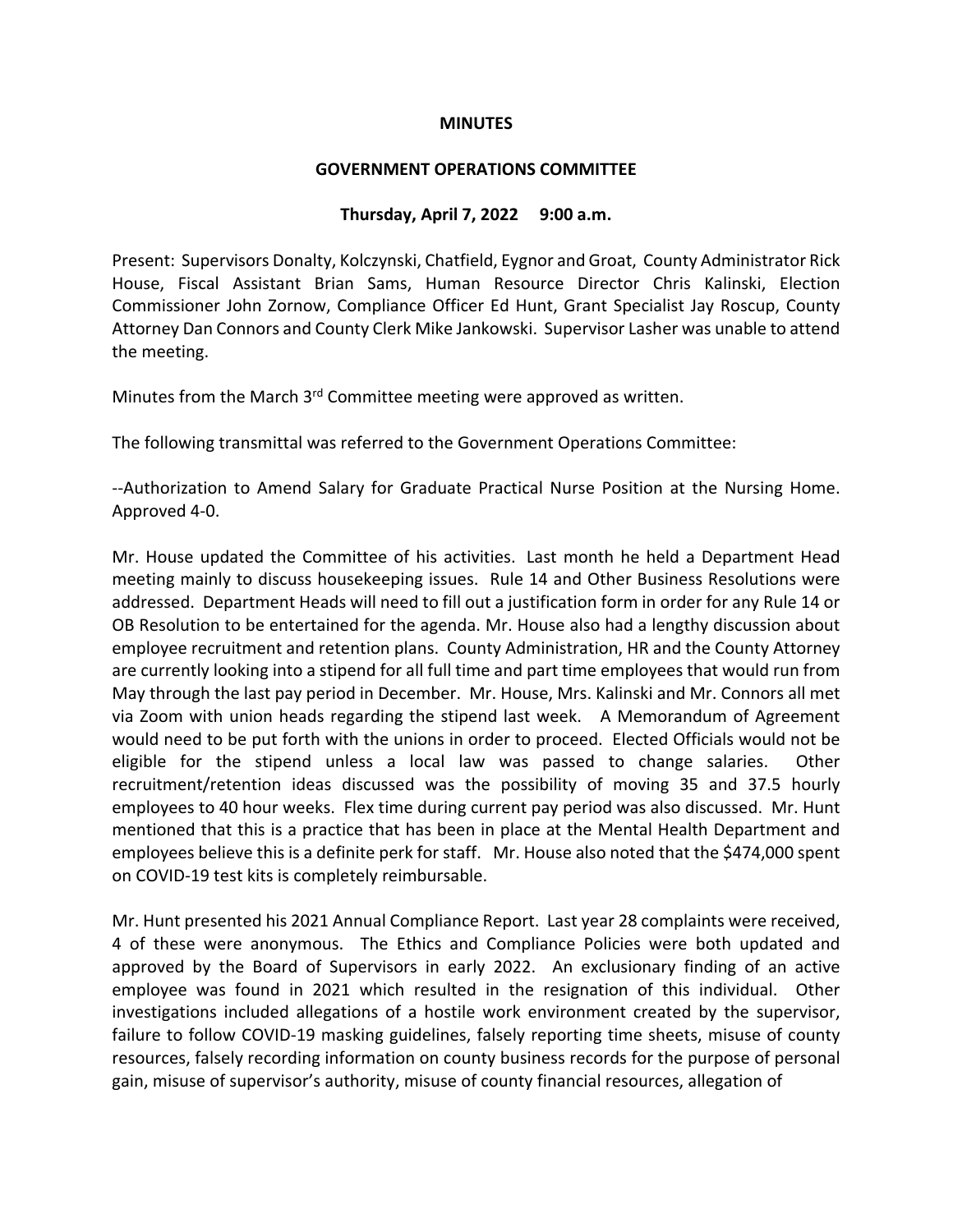# **PAGE 2**

workplace violence, payroll error, allegation of an employee residing outside the county who is required to live within the county. Mr. Hunt noted that the general population of employees are aware of the program and understand it. The county achieved 95% employee completion of the Compliance Program for 2021.

The monthly activities report for the County Attorney's Office was distributed with the agenda. During February staff drafted and/or reviewed 29 contracts and 42 insurance certificates. The Office received 41 Freedom of Information requests, and received six poor person applications, three accident reports and one grievance.

The following transmittal was presented for the Board of Elections:

--Authorization to Apply for Extension of the C003252-1110000 Shoebox Grant for the Wayne County Board of Elections. Approved 4-0.

Mr. Roscup did a brief update regarding grants. He noted the tight turnaround time on applications and asked that the Board be flexible in regards to possible late resolutions (Rule 14 or OB) being added to the agenda. Mr. Roscup also noted that there random grant opportunities available all the time and that department heads are encouraged to contact him regarding need.

The County Clerk presented his  $1<sup>st</sup>$  Quarter stats (compared to 2021 Q1):

- -19.3% Revenues (approximately \$133,000, but still within Q1 budget prediction)
- -11% Mortgage Tax Revenue (money that goes directly to County)
- -42.6% DMV Revenue
- 31% increase in expenses. This is combination in personnel expenses, chargebacks for IT and B&G, also many computer replacements for the office. All within the 2022 budget.
- 1.8% increase in documents processed
- Same number of deeds filed as 2021 (587). Mr. Jankowski noted that no fraudulent deeds were reported to the office.
- -10% Mortgages filed
- -50.3% DBA's filed
- 29.9% increase in pistol permits
- 70% increase in civil foreclosure
- -56.2% Historian revenue

Mr. Jankowski stressed that these numbers are coming off of COVID and the trend in most areas seem to reflect 2019 numbers before the pandemic hit.